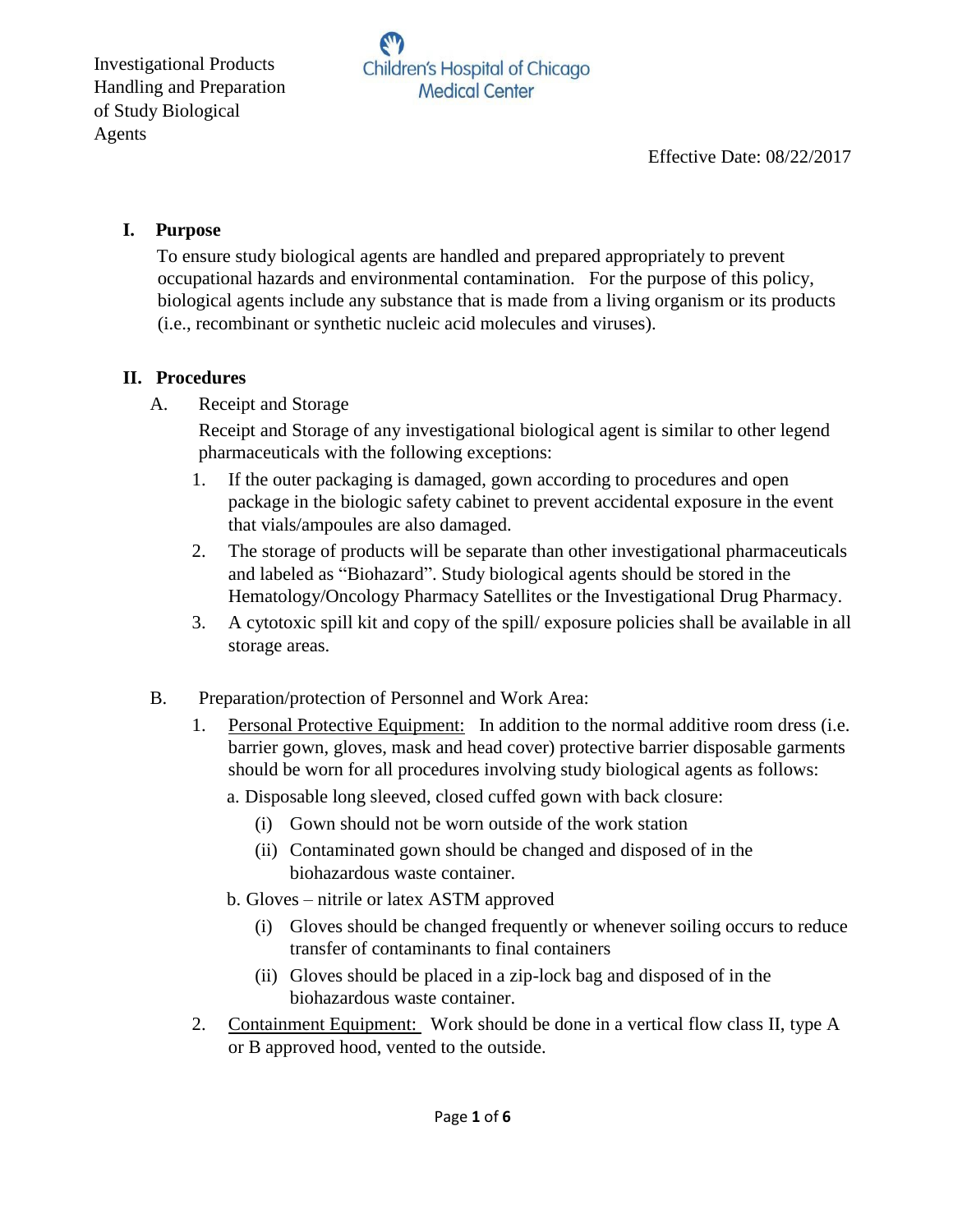

Effective Date: 08/22/2017

- 3. The surface of the hood should be disinfected and cleaned prior to compounding of study biological agent. Disposable wipes should be used for cleaning. Cleaning materials shall be treated as hazardous waste. Cleaning materials will be placed in a zip-lock plastic bag in the hood and disposed of in the biohazardous waste container.
- 4. The work surface should be covered with a plastic backed absorbent pad to catch droplets and facilitate clean up. All items required to complete the reconstitution and preparation procedure should be placed in the hood before beginning work. The absorbent pad should be placed in a zip-lock bag and disposed of in the biohazardous waste container.
- 5. Hands should be washed before and after handling of study biological agents.
- C. General Principles:
	- 1. Prevent Liquid Spills:
		- a. Syringe selection: Select a syringe size for agents that will not be filled more than 80% final volume. This will prevent inadvertent spills from dislodging overextended syringe plungers.
		- b. Prepare I.V. solutions containing agents in unvented (solid stopper) bottles or bags. This will prevent droplet spills when the I.V. is hung.
		- c. Utilize plastic backed absorbent pads with all procedures as base in hood. Have zip lock bag in hood for waste disposal.
		- d. Open needles with sheath exposed first keeping sterile hub open for attachment to syringe.
	- 2. Prevent Study Biological Agent Aerosolization:
		- a. Prepare agents in a vertical flow class II, type A or B approved hood with a face shield, vented to the outside.
		- b. Measure exact dose with needle inside ampule or vial. DO NOT EXPEL AIR in hood or atmosphere. DO NOT DRAW AIR BACK INTO SYRINGE.
		- c. Create negative pressure in vials to decrease aerosolization when the needle is removed from vial. This is done by removing the agent from the vial without injecting any air or by removing more volume than volume of injected air.
		- d. Cap doses with luerlock (red) cap to prevent aerosolization when the cap is removed.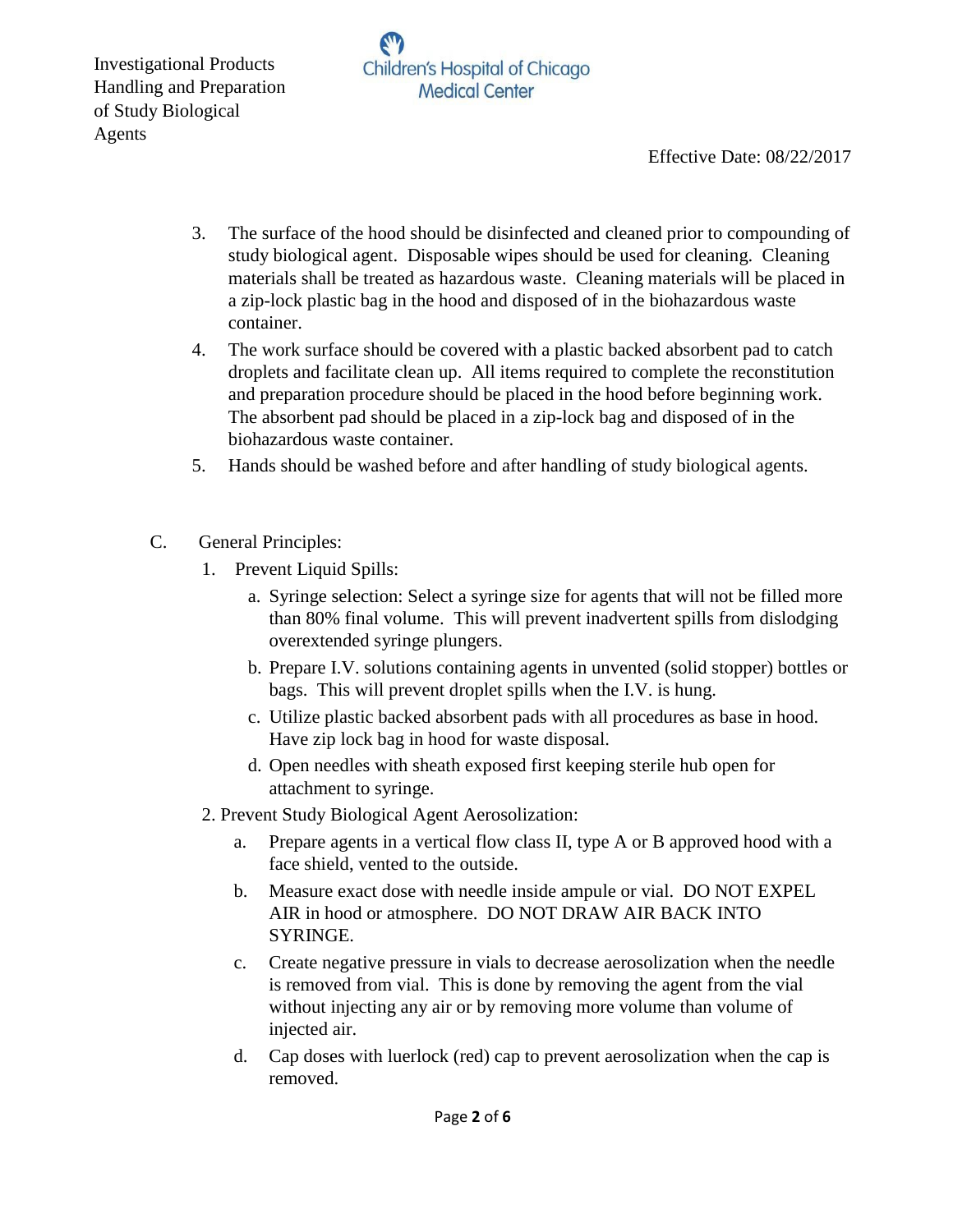- 3. Prevent Personal Contamination:
	- a. Wear appropriate protective garments and gloves in preparation of all agents. Remove and place gloves in a zip-lock bag before exiting the biological safety hood. Remove the protective gown before leaving the preparation work station.
	- b. Wash hands before and after handling agents.
	- c. If skin is exposed to droplets of agents, wash immediately with soap and water and not antiseptic scrub.
	- d. If eyes are exposed, irrigate immediately at the eye wash station located in the Inpatient or Heme-Onc Pharmacy Cleanroom. Go immediately to Corporate Health Services or Emergency Department for medical attention. An incident report needs to be filled out in the Safety Event Reporting System (SERS) by the individual involved within 24 hours.
- 4. Prevent Environmental Contamination:
	- a. Place all waste in a zip-lock bag before removing from the hood.
	- b. The surface of the hood should be disinfected and cleaned of study biological agent residue and debris prior to compounding. Hospital-approved disposable wipes should be used for cleaning. Cleaning materials shall be treated as hazardous waste. Cleaning materials will be placed in a zip-lock plastic bag in the hood and disposed of in the biohazard waste container.
	- c. Do not touch any object outside of the biological safety cabinet with the working gloves. Remove gloves before exiting the biological safety cabinet.
	- d. Remove the disposable gown before leaving the work station. Fold the arms and cuffs inside of the gown when removing it and dispose of in biohazardous waste container.
- D. Specific Pharmaceutical Handling:
	- 1. Handling Agents In Vials:
		- a. Liquids
			- (i) Create negative pressure in vial or vent with hydrophobic filters to avoid aerosolization of the agent.
			- (ii) Accurately measure desired dose with needle in liquid.
			- (iii) Select a different location on the vial stopper when preparing subsequent doses.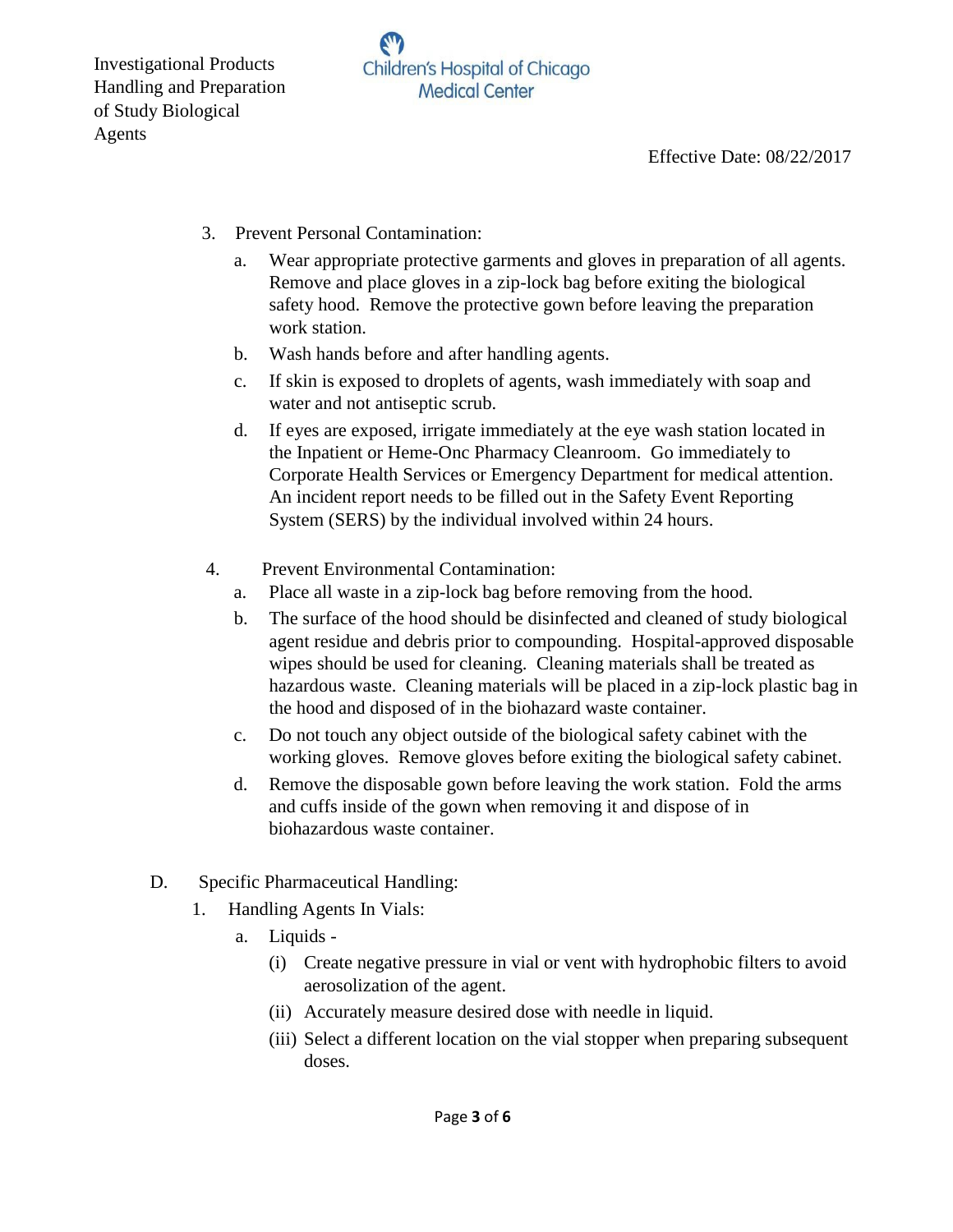- b. Powders for reconstitution
	- (i) Vent vial before reconstitution to prevent pressure built-up and aerosolization.
	- (ii) Reconstitute as directed.
	- (iii) After study biological agent is dissolved, handle as liquid in vials.
- c. I.V. Bottle/Bag Preparation:
	- (i) Prepare I.V. solution containing agents in closed system containers only (solid rubber stopper bottles or bags).
	- (ii) Measure investigational agent dose and diluent accurately.
- E. Dispensing of Agents:
	- 1. Dispensing Container: Dispense final drug product in a capped plastic syringe (without a needle) or IV bag.
	- 2. Labeling: Label as per normal practices and include a strip label "For Investigational Use ONLY."
	- 3. Packaging: All agents must be in packaged in double, leak-proof containers labeled as Biohazard (i.e., double-bagged in Zip-lock baggies).
	- 4. Transport: Dispense drug directly to the study nurse in the CRU or other clinic area. If the agent will be administered in the operating room, the CRU nurse will transport the study drug.
- F. Spill Handling for Biological Agents (i.e., viruses, viral vectors, etc.):
	- 1. Isolate area.
	- 2. Obtain cytotoxic spill kit and follow Spill Kit SOP.
	- 3. Put on protective gloves, gown and mask.
	- 4. Absorb material using spill pillow and absorbent pads. For powder spills dampen absorbent pads and blot.
	- 5. Dispose of all materials used in cleaning process in biohazardous waste bag.
	- 6. Wash hands and any exposed body areas with soap and water.
	- 7. Call Environmental Services to decontaminate area where spill has occurred.
	- 8. Replace cytotoxic spill kit.
	- 9. Follow additional study specific procedures, when applicable.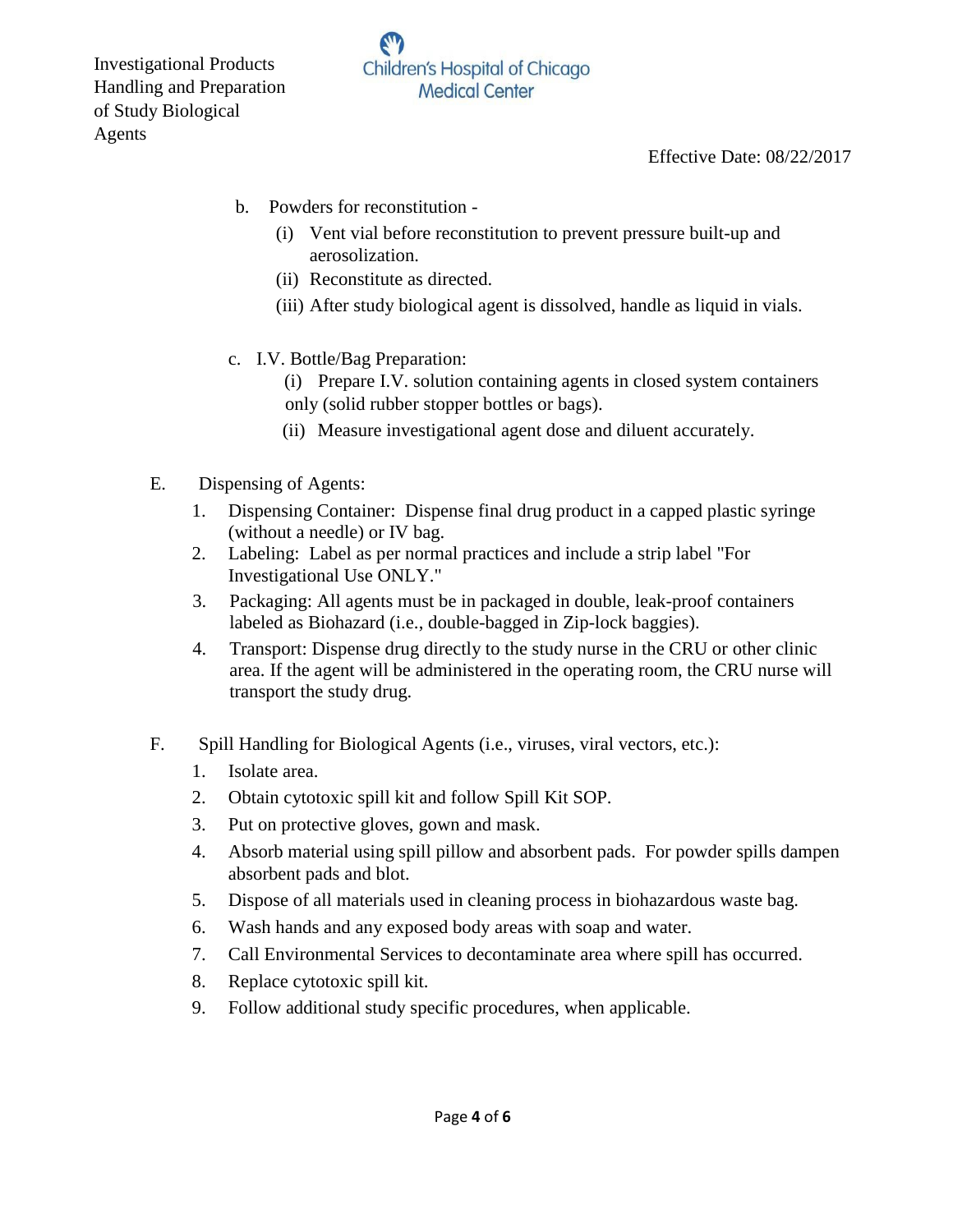Effective Date: 08/22/2017

- G. Treatment of personnel exposed to agents.
	- 1. If skin is exposed to droplets of agents occurs wash immediately with soap and water and not antiseptic scrub.
	- 2. If eyes are exposed, irrigate immediately.
	- 3. If needle stick occurs, wash the affected area for 5 minutes (as per hospital policy).
	- 4. Read and follow specific recommendations in the SDS related to the exposed study biological agent.
	- 5. Notify Supervisor immediately.
	- 6. Go immediately to Northwestern Memorial Physician's Group (NMG) Corporate Health with a copy of the SDS (if available) for medical attention.
	- 7. Complete an incident report in the Safety Event Reporting System (SERS) within 24 hours.
	- 8. Refer to Administrative Policy and Procedure Manual Subject: Blood or Body Fluid Exposure Management: Healthcare Workers (HCWs) for complete process.
- H. Waste Disposal of Agents:
	- 1. Place all needles, syringes and glass ampules/vials are into sharps container. A plastic zip-lock bag is to be used inside the vertical flow hood for the collection of all materials used in preparation (i.e., gloves, pads, wipes, etc.). Seal this bag at the end of each operation and discard in the specially marked biohazard waste container.
	- 2. Utilize the biohazard waste containers for the collection of all biohazardous waste and contaminated materials (gloves, gowns, alcohol swabs, paper towels and ziplock bags). Environmental Services personnel will collect filled containers and deposited in a separate biohazard collection bin for removal by a licensed waste disposal service for incineration at 1000 degree centigrade (2000 degree Fahrenheit) as currently recommended by the American Society of Health-system Pharmacists.
	- 3. Do not clip or crush needles from syringes due to the aerosolization of study biological agent particles during this process. Place the entire needle-syringe system in the sharps container.
	- 4. Do not throw any waste down the sink. All waste must be in a type of closed system - a vial, syringe, intravenous or piggyback solution bag and disposed in the biohazardous waste container.
	- 5. Used HEPA filters will be disposed and incinerated along with the waste.